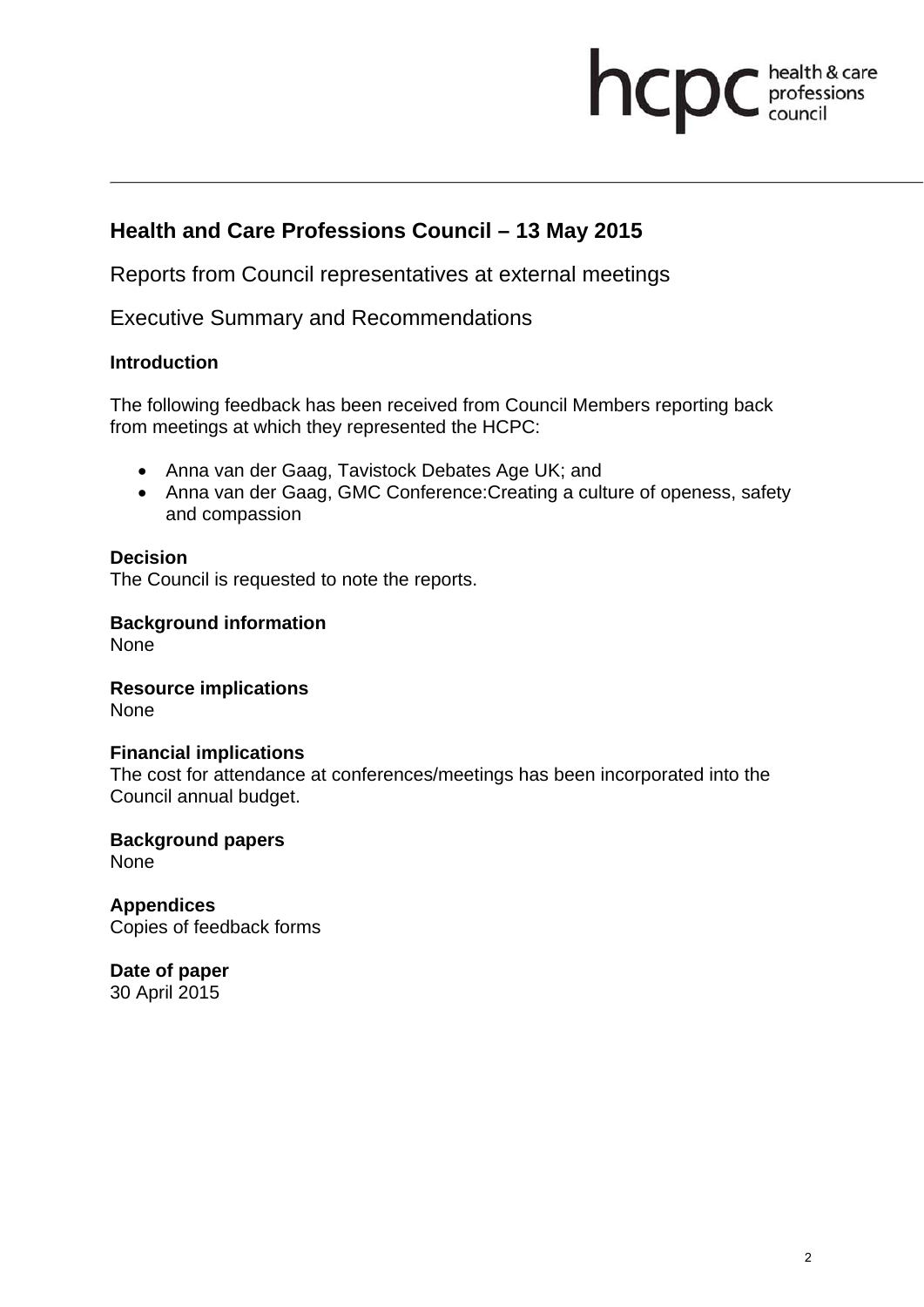| <b>Name of Council Member</b>                              | Anna van der Gaag                                                                 |
|------------------------------------------------------------|-----------------------------------------------------------------------------------|
| <b>Title of Conference/Meeting</b>                         | <b>GMC Conference:</b><br>Creating a culture of openess, safety<br>and compassion |
| Date of Conference                                         | 17 March 2015                                                                     |
| Approximate number of people at<br>the conference/meetings | 900                                                                               |

The keynote presentations focused on the achievements of the GMC, including securing a Section 60 to reform Fitness to Practise processes, and making improvements in IT, for example the use of Apps. Future plans includes exploring the introduction of a national licensing exam for all doctors, and extending GP training from 3 to 4 years. The GMC was described as a 'patient safety organization, with an aspiration for doctors to think of the GMC as helping 'me keep my patients safe' and for patients to think of the GMC as helping 'keep me safe'

#### **Revalidation**

A strong message from all speakers that revalidation was about 'holding a mirror up to the doctor', creating an opportunity for reflection and obtaining feedback on practice. During the workshops, participants expressed concerns about nopt having enough time to undertake the paperwork required, and not being trained in reflective techniques. There were also comments about the GMC questionnaire for patients – for many patients, these questions do not make sense and patients do not know what the questionnaire are for. Speakers encouraged cohorts to think creatively about obtaining feedback – through social media, through team based feedback, and adapting feedback forms to suit patient groups (Birmingham Childrens' Hospital have a 'Tops' and 'Pants' notice board and children are asked to write on the board – 'what's tops and what's pants about being on the ward?)

There was a consensus that appraisal was difficult to measure, and that there was currently wide variation in standards for appraisals amongst doctors. Over 90,000 doctors have been revalidated to date.

#### **Research in regulation**

GMC has been undertaking research to support policy developments, evaluating impact and identifying risks, as well as checking the GMCs' own efficiency eg a review of the professional and linguistic test. Areas for future research:

- Have doctors views on professionalism changed? Where are the lines between personal lives and professional lives? How far should the GMC go?
- More research on educational supervisors great variability in this area. Different institutions do supervision very differently
- Investigating the influence of age and culture on being open
- Research on sanctions, public perceptions locally on impact of sanctions.
- Impact of sanctions on the environment when one doctor is sanctioned
- Impact of reflections..more clear guidance for junior doctors, workshops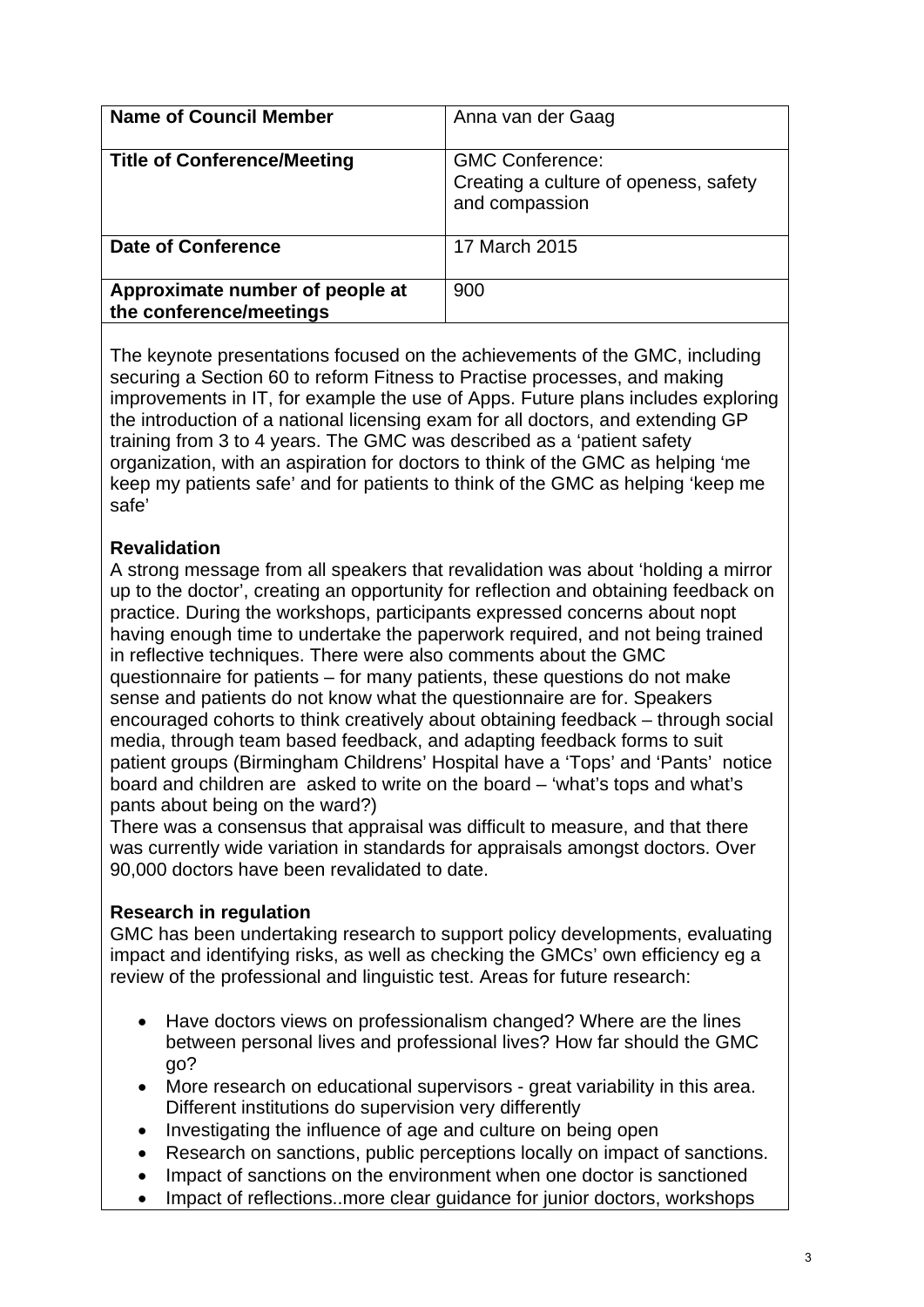run by the GMC on reflective practise.

- What range of interventions does the GMC have?
- What are the norms and taboos of medicine? Create a richer understanding of the impact of cultural influences. The "tribe" of medicine, the influence of the environment on practise, the impact of the media on doctors.

GMC is beginning to triangulate and create a geographical "heat map" of doctors who are in difficulty, with complaints, revalidation, appraisals, etc.

| <b>Name of Council Member</b>                              | Anna van der Gaag                  |
|------------------------------------------------------------|------------------------------------|
| <b>Title of Conference/Meeting</b>                         | <b>Tavistock Debates</b><br>Age UK |
| Date of Conference                                         | 21 April 2015                      |
| Approximate number of people at<br>the conference/meetings | Invited audience of 50             |

Tavistock Debate: How do we make prevention real?

Presentations from Steve Laitner, GP, Shirley Cramer and Mike Adamson CEO British Red Cross, chaired by Dave West, Chief reporter, HSJ.

All presentations highlighted the need for change in the way health and care services are delivered. The future of health and care services, free at the point of delivery depend upon radical change. Some examples of the kinds of change put forward were as follows;

1. Using AHPs to have more public health conversations with patients and their families on smoking cessation, diet, exercise. Shirley Cramer described the 172,000 strong AHP workforce as an 'engaged' workforce, who want to be involved in the public health agenda. Collectively they make 4 million visits to patients every year, a real opportunity to influence healthier lifestyles.

2. The NHS does not need more GPs, but needs GPs to 'work differently'. One example, when patients phone up for appointments they are triaged by reception staff, and a GP calls them later that day. 60% of patients now dealt with by phone. Another example was employing GPs in A and E Departments, to work alongside hospital doctors to assist with diagnosis of illnesses. Often, elderly people admitted via A and E do not need a plethora of tests, they can be diagnosed more quickly by GPs used to dealing with the ailments of frail elderly people.

3. The future health and care system needs new integrated models of care, less doctor centric, less hospital centric, with multi-disciplinary teams that include volunteers, life coaches, and voluntary sector organisations, as well as the wide range of health and care professionals. MSK services a good example of this.